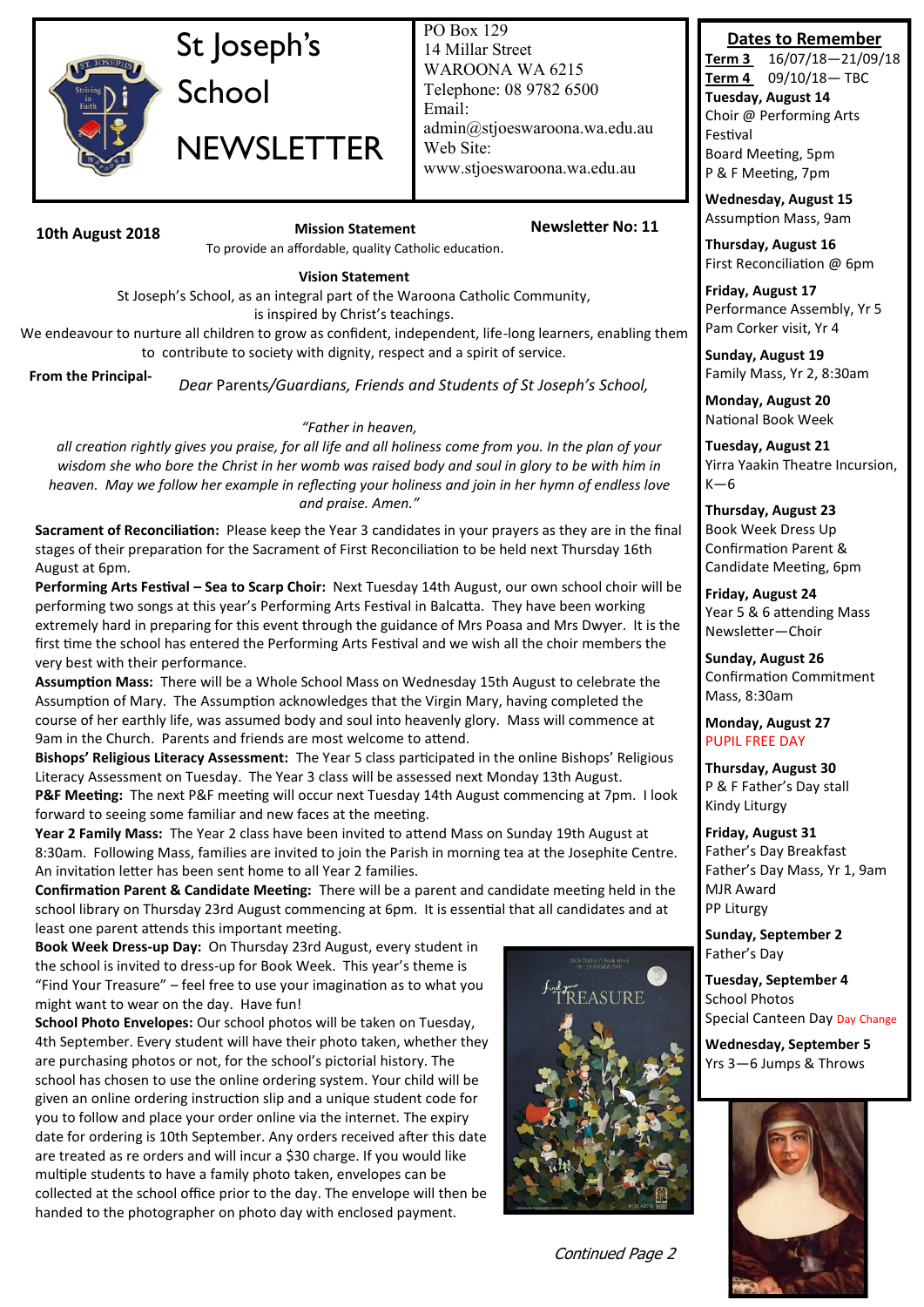Continued from page 1

## **SCHOOL NEWS**

**\*\*\*Interschool Athletics Carnival – Change of Date:\*\*\*** Due to unforeseen circumstances with other schools, this year's Interschool Athletics Carnival has been changed from Friday 14th September to **Wednesday 12th September**. It will still be held at WDHS. **Children's Illnesses:** There are a number of children who are unwell at the moment. Please do not send your child to school if they are unwell as we do not want other children and staff becoming unwell also. I know this is sometimes not easy with working parents, but often children return to school too soon after an illness, and then the school needs to contact parents during the day to collect them, and they have further days away from school. Thank you for your understanding with this.

# Travis Bienkowski - Principal Striving *In Faith*

### **A new addition to the school Library!!**

*Go Go and the Silver Shoes by Jane Godwin and Anna Walker*

When Go Go is allowed to buy the most beautiful shoes ever, she decides she will wear them EVERY-WHERE! Even to the creek, where she and her brothers go adventuring. But-Oh no, Go Go! - that's when a terrible thing happens……

*From a much loved picture book partnership comes this sparkly story of one independently minded little girl, and the unexpected, precious ways life sometimes works.*

### Did you know**…….**

- Please remember that the Senior Citizens Centre directly adjacent to the school office needs to have its front area clear of vehicles so that its members are able to park there. All visitors to the school must park beside the centre in the shire car park.
- A BIG thank you to Peter Ferraro (Nash Yr 5) who has donated his time and bobcat to dig out the grass for our brand new long jump pits. Our dads are amazing at this school.
- Sometimes you will never know the value of a moment until it becomes a memory…..Dr Suess
- The expiration date on a water bottle is for the actual bottle not the contents! Thanks Miss Johnson.
- I have had a lot of worries in my life, most of which never happened……..Mark Twain
- 90% of Italian surnames end in a vowel.
- A BIG thank you to Mrs Ward's husband, Matthew, for building a cage for our new PA system located in the Josephite Centre. You are very clever and with think it's awesome!
- Please note that from this term, we will hold our Special Term Canteen Day on a Tuesday NOT a Thursday.

### **Immunisation**

Maintaining a high level of immunisation within our community is very important to controlling many communicable diseases in Australia.

It is important for parents to make sure that their children have received all of the childhood vaccinations. This includes measles, mumps, rubella, diphtheria, tetanus, pertussis (whooping cough) and polio vaccines before school entry or from three and a half years of age. If you are unsure, phone 1800 653 809.

If your child has missed out on vaccinations, a doctor or immunisation nurse can provide 'catch-up' vaccinations.

Make an appointment with a GP or visit the free immunisation clinic in Perth (93211312).

**OPEN NEW WWW** 



St Joseph's School, Waroona would like to recognise the continued support of Alcoa Australia in partnering with the school on many projects throughout the year.

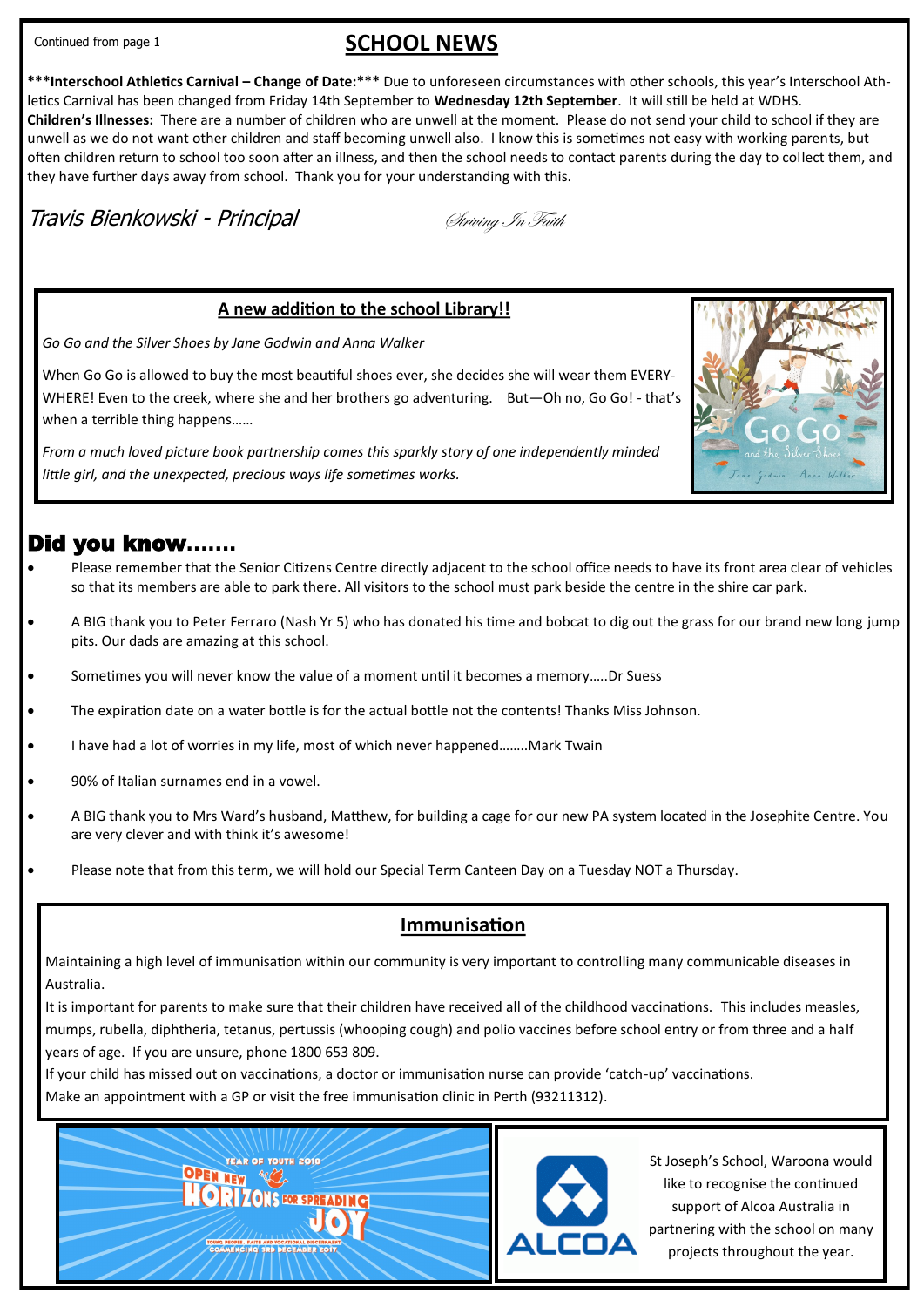| <b>Parish Mass Times</b><br>SUNDAY: 8.30am WEEKDAYS: Wednesday & Friday 9:00am Waroona<br>SACRAMENT OF PENANCE : 3rd & 4th Sundays, 8.00am Waroona<br>PARISH ANNUAL CASSEROLE NIGHT-SATURDAY, 25TH AUGUST<br>Phone 9733 1225<br>Parish Priest: Fr Jayan Johnson HGN |                                                                                                                                                                                                                                                                                                                                                                                                                                                                                                   |  |
|---------------------------------------------------------------------------------------------------------------------------------------------------------------------------------------------------------------------------------------------------------------------|---------------------------------------------------------------------------------------------------------------------------------------------------------------------------------------------------------------------------------------------------------------------------------------------------------------------------------------------------------------------------------------------------------------------------------------------------------------------------------------------------|--|
| <b>Altar Servers</b><br>August 12th:<br>Taylah P, Matilda G, Marl A<br>August 19th:<br>August 26th:<br>Marl A, Nicholas F                                                                                                                                           | <b>St Patrick's Church Cleaning Roster</b><br>August 11th:<br>Peter Rosita<br>August 18th:<br><b>Sutton Family</b><br>August 25th:<br>Ange Ferraro, Carmel Look                                                                                                                                                                                                                                                                                                                                   |  |
| WAROONA<br>REDBACKS<br>Junior Registrations Are Now Open Also For Miniball<br>Pick forms up from;                                                                                                                                                                   | <b>FREE</b><br><b>PARENTING</b><br><b>SEMINAR</b><br>Take the guesswork out of                                                                                                                                                                                                                                                                                                                                                                                                                    |  |
| Your local school<br>Waroona Recreation Centre / Waroona Community Centre<br>or register online: waroonaredback.com.au<br><b>Closing Date is: 5th September 2018</b>                                                                                                | parenting!<br>Want to make family life easier - and happier? Triple P's Power of Positive Parenting<br>seminar can help you understand why kids act the way they do, and how your<br>reactions and words can make a big difference. This 90-minute seminar is free for all<br>WA parents and carers, and is packed with ideas to help you give your kids the best<br>start in life, and get more enjoyment out of being a parent.<br>Triple P's Power of Positive Parenting seminar can help you: |  |
| <b>NASH FERRARO-Yr 5</b><br>Nash came second in the Karting WA South Eastern<br>Zone Series for Cadet 12's in WA on the weekend.<br>The series includes rounds racing in Esperance, Lake<br>King, Kalgoorlie and Albany. He is the                                  | raise happy, confident kids<br>encourage positive behaviour<br>set rules and routines that everyone follows<br>get on well with your kids and argue less<br>balance work and family with less stress<br><b>Register for your FREE parenting seminar:</b><br>The Power of Positive Parenting<br>Monday 3rd September, 2018<br>9:30am - 11am (Tea & Coffee available from 9:15am)                                                                                                                   |  |

youngest in his class (being 10 years old) with the majority of drivers being 12. To finish on the podium in his first year of Cadet 12's is an awesome achievement. Congratulations Nash!





### **CANTEEN ROSTER**

| Monday, August 13:        | Peter LeRoy, Larry Lucano,<br>Karen Ruben               |
|---------------------------|---------------------------------------------------------|
| <b>Friday, August 17:</b> | Steve Lorimer, Bec Lorimer,<br>Tash Pitter              |
| <b>Monday, August 20:</b> | Karen Ruben, Rebecca<br>Whithread                       |
| <b>Friday, August 24:</b> | Cath Stampone, Melissa Fuller,<br><b>Belinda Curtis</b> |

Don't forget that canteen duty starts around 11am

### **UNIFORM SHOP**

**Triple I** 

Lesser Hall, Pinjarra Civic Centre, 1915 Pinjarra Road, Pinjarra

Book your free place now: www.triplep-parenting.net.au/wa

The uniform shop will be open every Monday between **8:40am—9:40am during school term.** If you need to order something outside of the usual uniform day and hour, please fill in an order form (either collect one from the office or download from the school website) and leave it with full payment (correct money if paying by cash) in the office. The uniform shop volunteers will fill the order when they are in on the next Monday, sending the items home with your eldest child. "*Buy & Sell Waroona School Uniforms*" is a Facebook page set up for Waroona schools second hand uniforms also.

### **Eftpos facilities are available**

A copy of the school uniform policy can be found on the school website at : [www.stjoeswaroona.wa.edu.au.](http://www.stjoeswaroona.wa.edu.au/app/webroot/js/tiny_mce/plugins/filemanager/files/Uniform_and_Grooming_Policy_2016.pdf)

We are seeking a volunteer willing to spend a few hours every second Monday morning helping in the Uniform Shop. Contact the office if you are interested.